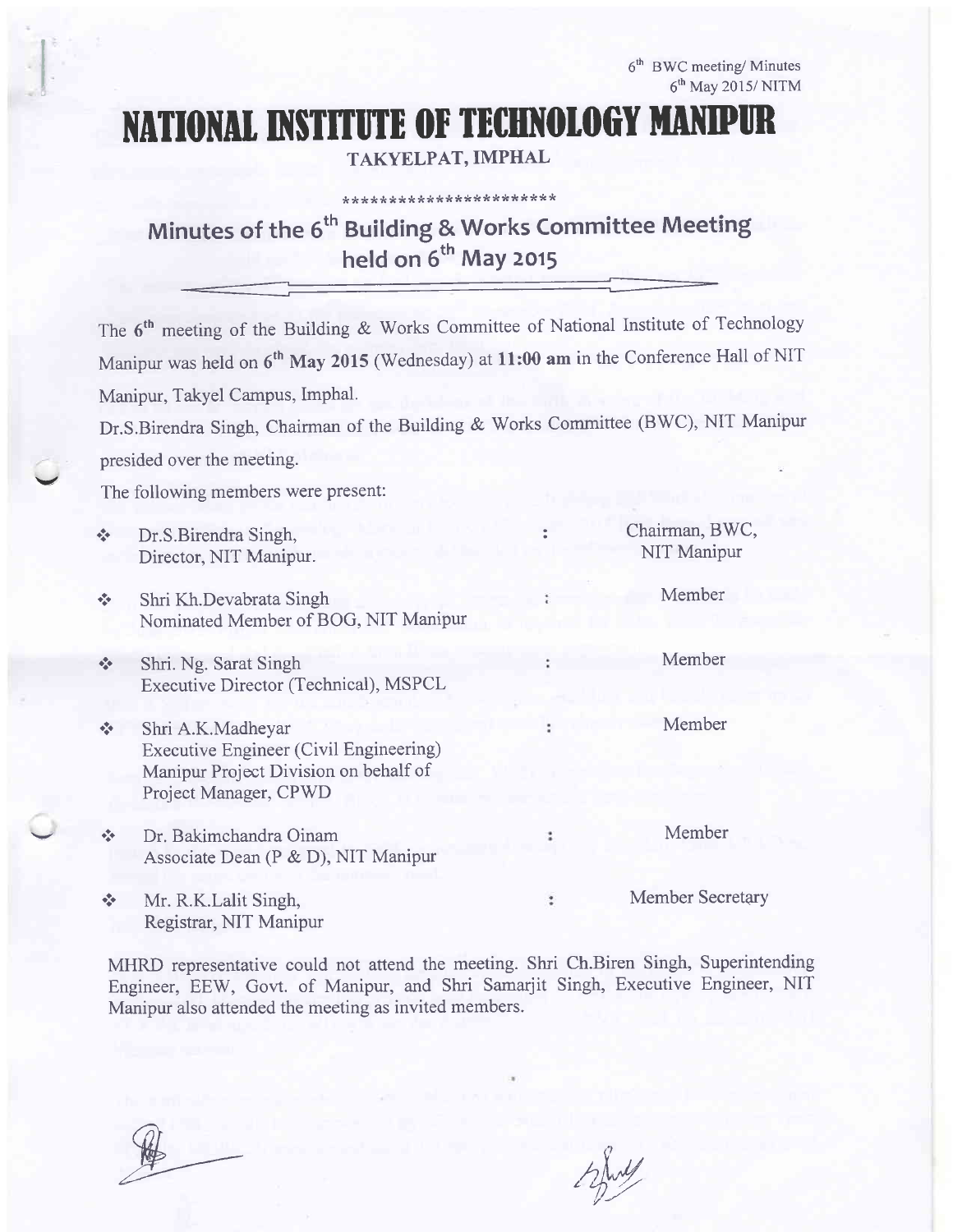6<sup>th</sup> BWC meeting/ Minutes  $6<sup>th</sup>$  May 2015/ NITM

The Chairman welcomed all the members and then requested the Registrar to initiate discussions on agenda items. The following agenda items were discussed and decisions were described below:

ITEM NO. 6.1: Confirmation of the Minutes of the 5<sup>th</sup> Building and Works Committee held on 12<sup>th</sup> September 2014

The minutes of the  $5<sup>th</sup>$  meeting of Building & Works Committee held on  $12<sup>th</sup>$  September 2014 was circulated to all the members on  $22^{nd}$  September 2014. As no comment from any member has been received, the minutes have been confirmed.

## ITEM NO. 6.2: Action taken on the decisions of the Fifth meeting of the Building and Works Committee held on 12th September 2014 in the Conference Hall of NIT Manipur

The actions taken on the resolutions of 5th Meeting of the Building and Works Committee of National Institute of Technology Manipur held on 12th Sept. 2014 have been discussed and deliberated in general with the observations deliberated on the following items:

Item 5.4: Boys hostel compieted and occupied except the recreation hall which will be ready by June 2015. proper ventilation and modification is required for toilet. Both the academic blocks completed and occupied. Admin Block is ready for inauguration.

Item 5.5: Tendering for the construction of Multipurpose Building and hostels taken up by CpWD has been completed. Work order issued and work has already started.

Item 5.7: Electrification and LAN cabling and Wi-Fi connection for Boys' hostel No.1, Academic Block-I and Admin. Block at permanent campus has been completed.

Item 5.8: All works assigned to EEW is completed except for the Main Gate. CPWD has started the construction of the entrance road.

Item 5.9: Noted.

Item 5.10: NIT Manipur will provide land for the construction of 33/11 KVA Electric Sub-Station. NIT Manipur assured to provide land measuring 60X90 m for tapping electricity at 33 KVA level itself. CPWD will do the distribution at 11 KVA level for the entire NIT Manipur campus.

The committee recommended that NIT Manipur will bear the piling and land development cost of OBC hostels to be sponsored by Ministry of Social Justice and Empowerment, Govt. of India. MOBEDS may be entrusted for the construction work of OBC hostels as work Agency.

 $\mathscr{X}$ 

show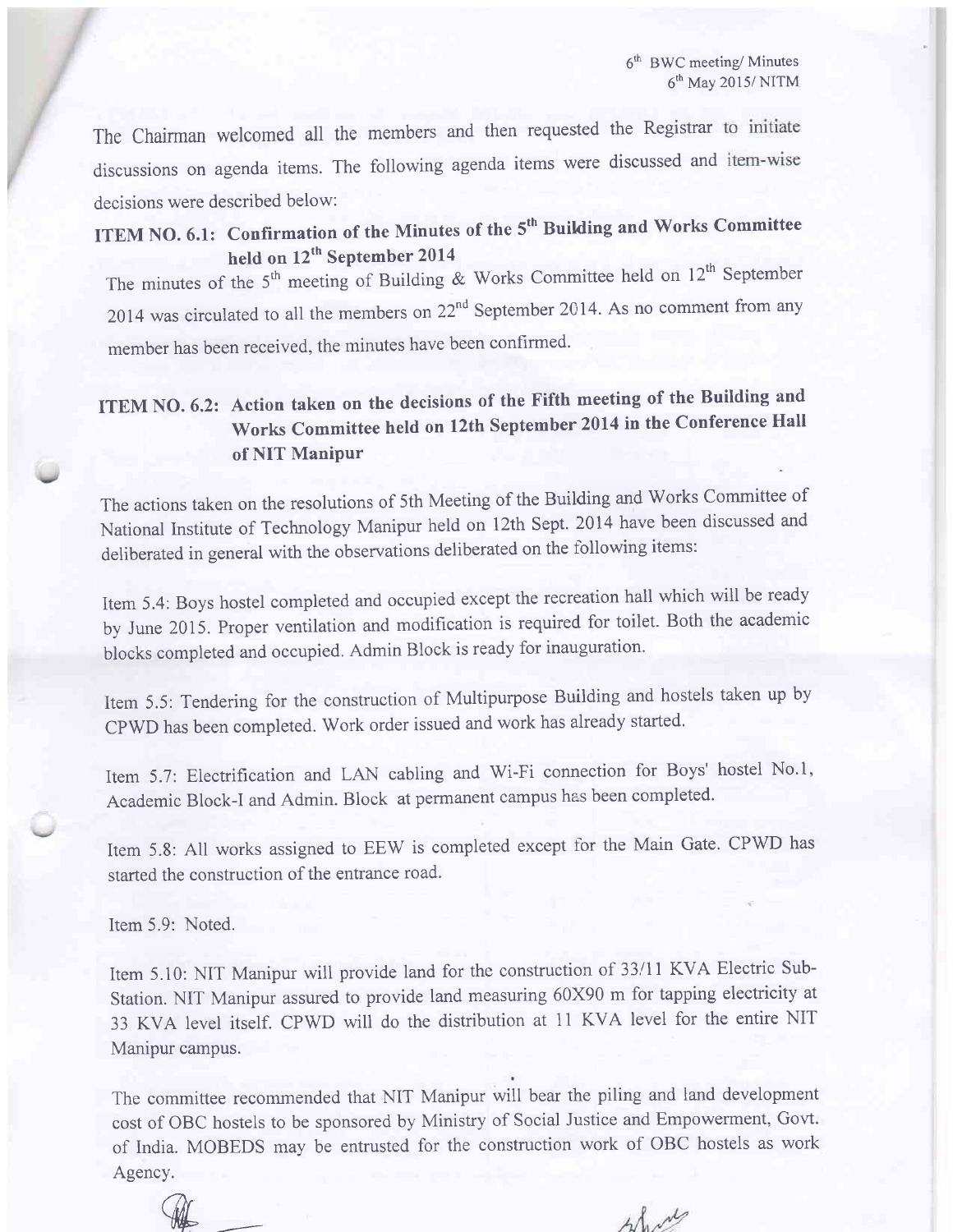6<sup>th</sup> BWC meeting/ Minutes 6'h May 2015/ NITM

## -TEM NO. 6.3: Latest position of unspent balance and progress on the ongoing projects as on 31<sup>st</sup> March 2015

The committee was apprised that the status of the unspent balance (Plan) of the Institute as on 31<sup>st</sup> March 2015 is Rs. 250.76 lakhs (Including IRG of Rs. 272.9 Lakhs).

### ITEM NO. 6.4: To review the progress of Construction work at permanent Campus executed bv EEW

The various construction works executed by Education Engineering Wing (EEW) were deliberated and a status report was presented by the Superintending Engineer of EEW. The status of the various works given below was noted by the committee.

| Sl.No            | Name of the Work                                   | <b>DPR</b> amount<br>(Rs. in lakhs) | Physical<br><b>Progress</b> | <b>Remarks</b>                            |
|------------------|----------------------------------------------------|-------------------------------------|-----------------------------|-------------------------------------------|
| 1.               | Construction of compound fencing (Phase V)         | 91.33                               |                             | Work started                              |
| $\overline{2}$ . | Check Post and Main Gate                           | 74.50                               | Nil                         | Not started                               |
| 3.               | Workshop (3 nos) (Mech, Civil, Bamboo Tech)        | 841.95                              | 50%                         | Will be<br>completed in<br>June 2015      |
| 4.               | Compound fencing wall western side                 | 416.00                              | 100%                        | Almost complete                           |
| 5.               | c/o Semi-permanent institute block                 | 1,750.78                            | 98%                         | Almost complete                           |
| 6.               | c/o Semi-permanent Boys Hostel                     | 1,151.56                            | 95%                         | Almost complete                           |
| 7.               | $c/o$ Chowkidar Qtr (Type - I)                     | 14.73                               | Nil                         | Not started                               |
| 8.               | C/o Surface Water Reservoir                        | 30.90                               | 100%                        | completed                                 |
| 9.               | C/o wall fencing near Admin building               | 26.95                               | 95%                         |                                           |
| 10.              | C/o Internal road NIT                              | 102.99                              | 35%                         | To be completed<br>before<br>16/05/2015   |
| 11.              | C/o Land Development                               | 416.26                              | 98%                         | Almost complete                           |
| 12.              | C/o Warden Otr 2 nos                               | 125.32                              | 100%                        | completed                                 |
| 13.              | Land development for 2nd Boys Hostel               | 165.49                              | 98%                         | Almost complete                           |
| 14.              | C/o Fencing Tarung Village                         | 377.85                              | 100%                        | Painting & barb<br>wiring not<br>complete |
| 15.              | C/o supervisor Qtr 2 nos                           | 97.83                               | 90%                         | Not completed                             |
| 16.              | C/o Barrack quarter 2 nos                          | 98.85                               | 90%                         | To be completed<br>soon                   |
| 17.              | Land development 2 <sup>nd</sup> Group of quarters | 48.29                               | 90%                         | Not completed                             |
| 18.              | Construction of internal road in front of qtr      | 8.18                                | 25%                         | Not completed                             |
| 19.              | C/o Ring road                                      | 161.93                              | 70%                         |                                           |
| 20.              | C/o 30 bedded barrack                              | 151.97                              | 65%                         | Going on                                  |
| 21.              | C/o 6 nos of elevated water tank                   | 20.31                               | 50%                         | Out of 6, 3<br>completed                  |
| 22.              | C/o surface water reservoir qtr                    | 16.37                               | 60%                         | Not completed                             |
| 23.              | C/o compound fencing Ph-IV                         | 759.23                              | 85%                         | Going on                                  |
| 24.              | C/o 1 lac ltr. underground water reservoir         | 52.80                               | 60%                         | Not completed                             |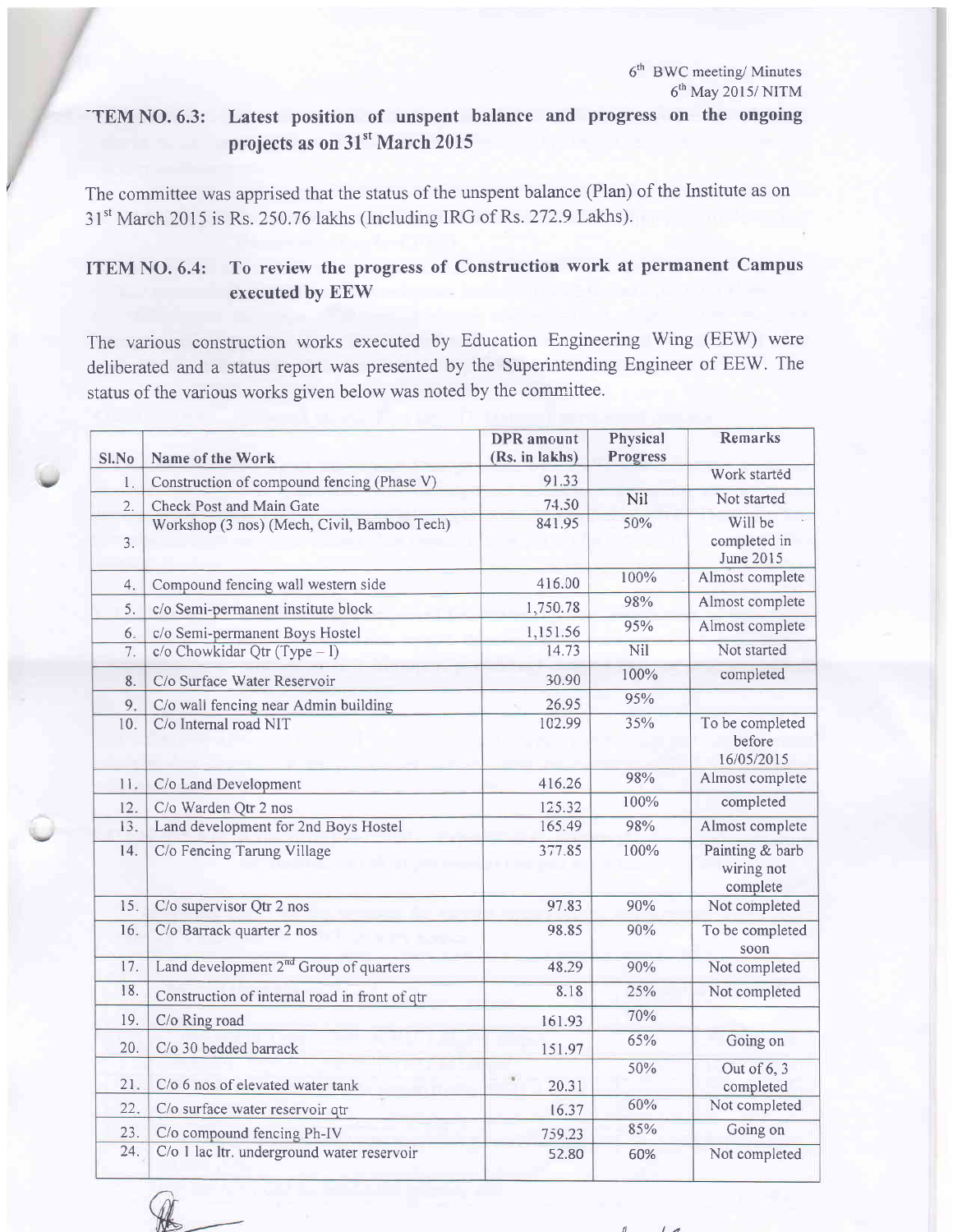6'h BWC meeting/ Minutes 6'h May 2015/ NITM

The committee informed the Superintending Engineer of EEW to expedite the construction works, as all construction works were taken up to meet the urgent requirements of various academic departments.

## ITEM NO.6.5: To review the status of the Construction of Multipurpose Building and Hostels taken up by CPWD

CPWD apprised the committee that work order has been issued for both the Boys Hostel and the Multipurpose Buildings. The committee was assured that all efforts will be made for timely completion of the work. The Executive Engineer also requested for release of more funds. So far, NIT Manipur has deposited Rs. 51,50,00000.00

#### ITEM NO. 6.6: Status of Master Plan for NIT Manipur permanent campus

The preliminary drawing of the Master Plan prepared by CPWD was explained to all the members by the BWC, Chairman. After thorough and scrupulous discussion, the committee demanded the Master Plan complete in all respect with a Model from CPWD. The committee recommended the complete Master Plan required to be put up for approval in the next BOG meeting.

### ITEM NO. 6.7: Administrative approval for setting up and installation of integrated data centre racks, raised flooring, IP surveillance and mail server solution at NIT Manipur, permanent campus and for procurement of 75 KVA Generator

The committee discussed the need for uninterrupted internet connectivity and recommended administra:ive approval of the proposal put up including procurement of 75 KVA generator with AMF panel.

#### ITEM \O. 6.8: Administrative and Expenditure approval for infrastructure development work at permanent campus executed by CPWD

The committee discussed the proposal for various infrastructural development works given below to be executed by CPWD as work agency:

| Name of the work                                                  | <b>Estimated Amount</b>                                       |
|-------------------------------------------------------------------|---------------------------------------------------------------|
|                                                                   | (Rs)                                                          |
| C' of 4 nos of Type IV qtrs. at NIT Langol Campus                 | 4,75,81,500.00                                                |
| C/o 4 Nos. Type III quarters for NIT at Langol                    | 3,14,38,600.00                                                |
| C'o Main road northern side gate to rotary at NIT Langol<br>(New) | 7,25,76,600.00                                                |
| C/o Main road from main gate to cricket ground for NIT            | 6,80,96,100.00                                                |
|                                                                   | 6,22,97,000.00                                                |
|                                                                   | Langol (old)<br>C'o Service Road for residential quarters, GH |



v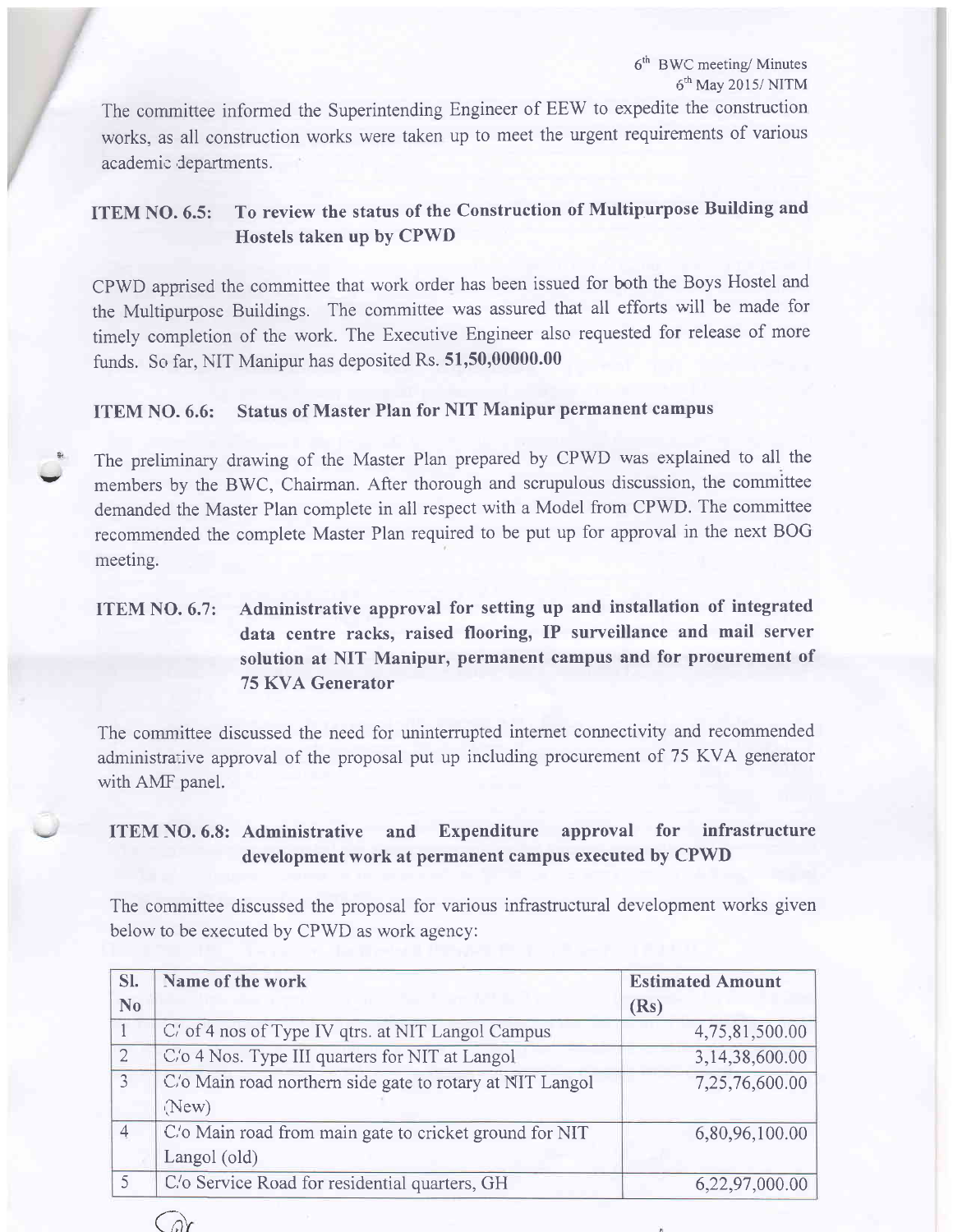|              |                                                 | 6 <sup>th</sup> BWC meeting/ Minutes |
|--------------|-------------------------------------------------|--------------------------------------|
|              |                                                 | 6 <sup>th</sup> May 2015/NITM        |
| 6            | Providing and fixing LT line in 300 boys hostel | 24,34,499.00                         |
|              | C/o Water body, water treatment plant           | 6,96,77,300.00                       |
|              | C/o 30 men barrack for NIT Langol               | 2,83,62,700.00                       |
| $\mathsf{Q}$ | 200 seated Girls Hostel                         | 50,00,00,000.00                      |
| 10           | 8 nos. Transit flats                            | 8,90,92,700.00                       |

The committee recommended the above proposals except Sl. No. 9 ( 200 seated Girls hostel) for the various infrastructural development works at permanent campus to be executed by CPWD as the work agency.

#### ITEM NO. 6.9: Administrative and Expenditure approval for infrastructure development work at permanent campus executed by EEW, Govt. of Manipur

The committee discussed the proposal for various infrastructural development works given below to be executed by EEW as work agency:

|                  | Sl.No   Name of the Work                                          | <b>Estimated Cost</b> |
|------------------|-------------------------------------------------------------------|-----------------------|
|                  |                                                                   | (Rs)                  |
| 1.               | Indoor stadium cum auditorium                                     | 8,52,00,000.00        |
| 2.               | C/o steel structure elevated water reservoir for Boys Hostel No.1 | 55,20,800.00          |
| $\overline{3}$ . | C/o Administrative Block fencing                                  | 51,32,500.00          |
| 4.               | C/o Line Drain Phase -I                                           | 2,32,29,441.00        |
| 5.               | Land Development work for Indoor stadium and Classroom (2.2)      | 3,44,13,000.00        |
|                  | X 210 X 85) m                                                     |                       |
| 6.               | $C/O$ 150 capacity Boys Hostel with fencing $(G+1 \text{ RCC})$   | 50,78,63,722.00       |
| 7.               | C/o Semi-Permanent Academic Block Phase -2                        | 30,00,00,000.00       |
| 8.               | 3 <sup>rd</sup> Group of Quarters                                 | 4,48,00,000.00        |
| 9.               | C/o Box Culvert                                                   | 32,00,000.00          |

The committee recommended the above proposal for the various infrastructural development works at permanent campus to be executed by EEW as the work agency. All estimates of EEW are/will be vetted by CPWD.

#### ITEM No.6.l0: To review the Revised Detailed Project Report of Ed.CIL

The committee was apprised of the letter from MHRD to review the revised DPR submitted by Ed.CIL in January 2014. The committee recommended the direction of the Ministry to fix the students strength at the original strength of 1260. The committee recommended to put up the revised DPR submitted by Ed. CIL in January 2014 in the coming BOG meeting.

Short